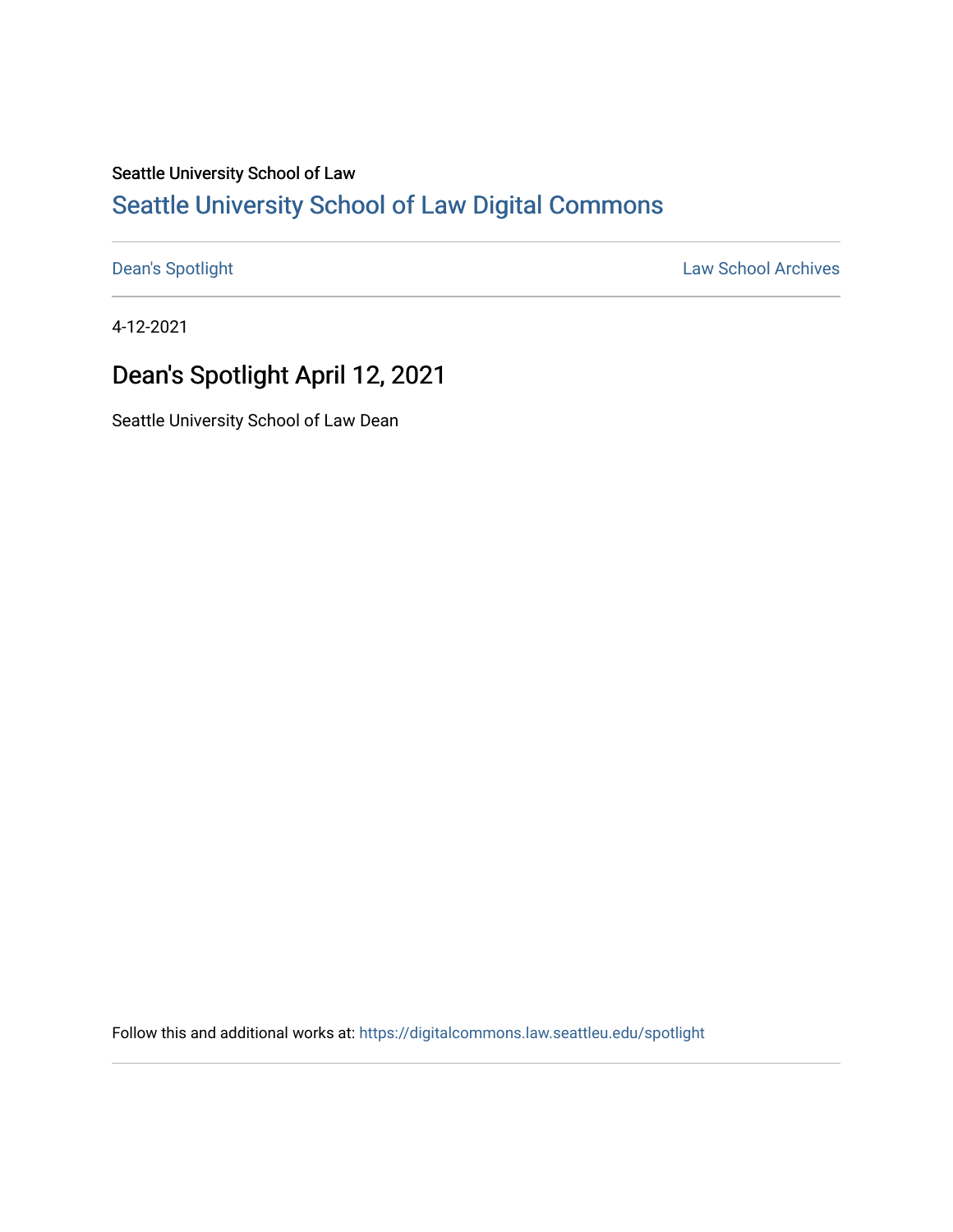# Dean's Spotlight

#### **April 12, 2021**

#### Dear Colleagues,

Please join me in congratulating Brooke, Monika, Jack, and Russ on their recent article acceptances and/or publications. It's laudable that these scholars have continued their productivity despite the teaching and other challenges we've all been through in the past year.

I hope everyone is getting the chance to enjoy at least a few minutes of the beautiful spring weather today.

Warm regards,

Annette

#### Publications

**Brooke Coleman**'s article, [Endangered Claims,](https://courtslaw.jotwell.com/) was accepted for publication by the *William & Mary Law Review*.

**Monika Batra Kashyap**'s article, *Toward a Race-Conscious Critique of Mental Health-Related Exclusionary Immigration Laws*, 26 M���. J. RACE & L. (SPECIAL ISSUE) (2021) was published in *Michigan Law on Race & Law,* in collaboration with the University of Michigan Law School journal.

**Jack Kirkwood's** latest article, "Tech Giant Exclusion," was accepted for publication by the *Florida Law Review*. The article also made SSRN's Top Ten download list in Antitrust.

**Russell Powell**'s article, *Spirit of the Corporation,* has been published in the *Seattle University Law Review* as part of the 12th Annual Adolf A. Berle, Jr. Symposium on Corporations, Law and Society.

#### Presentations

**Deborah Ahrens** presented, I Judge Took a DNA Test, Turn Out… at the *2021 Washington Appellate Judges Conference Spring Program* to

## Upcoming Events

#### [Chris Rideout Retirement](https://law.seattleu.edu/chris-rideout-retirement)

**SEATTLE** 

UNIVERSITY **SCHOOL OF LAW** 

April 22nd 5 p.m. PST Via Zoom

### [Last Day of Spring Classes](https://law.seattleu.edu/last-class-day-x24446)

April 29th All Day

#### [Julie Shapiro Retirement](https://law.seattleu.edu/julie-shapiro-retirement)

April 29th 5 p.m. – 6 p.m. PST Via Zoom

Visit the School of Law website for more [upcoming events.](https://nam02.safelinks.protection.outlook.com/?url=https%3A%2F%2Flaw.seattleu.edu%2Fcalendar%3Fview%3Dmonth&data=02%7C01%7Cspoorlaura%40seattleu.edu%7C575d414b422c46bce70a08d7ae64fea7%7Cbc10e052b01c48499967ee7ec74fc9d8%7C0%7C0%7C637169621116277174&sdata=pWA9QwpVEEU7tKyxjXgjJfkQ2TdDeEGf7q2KppbfjTg%3D&reserved=0)